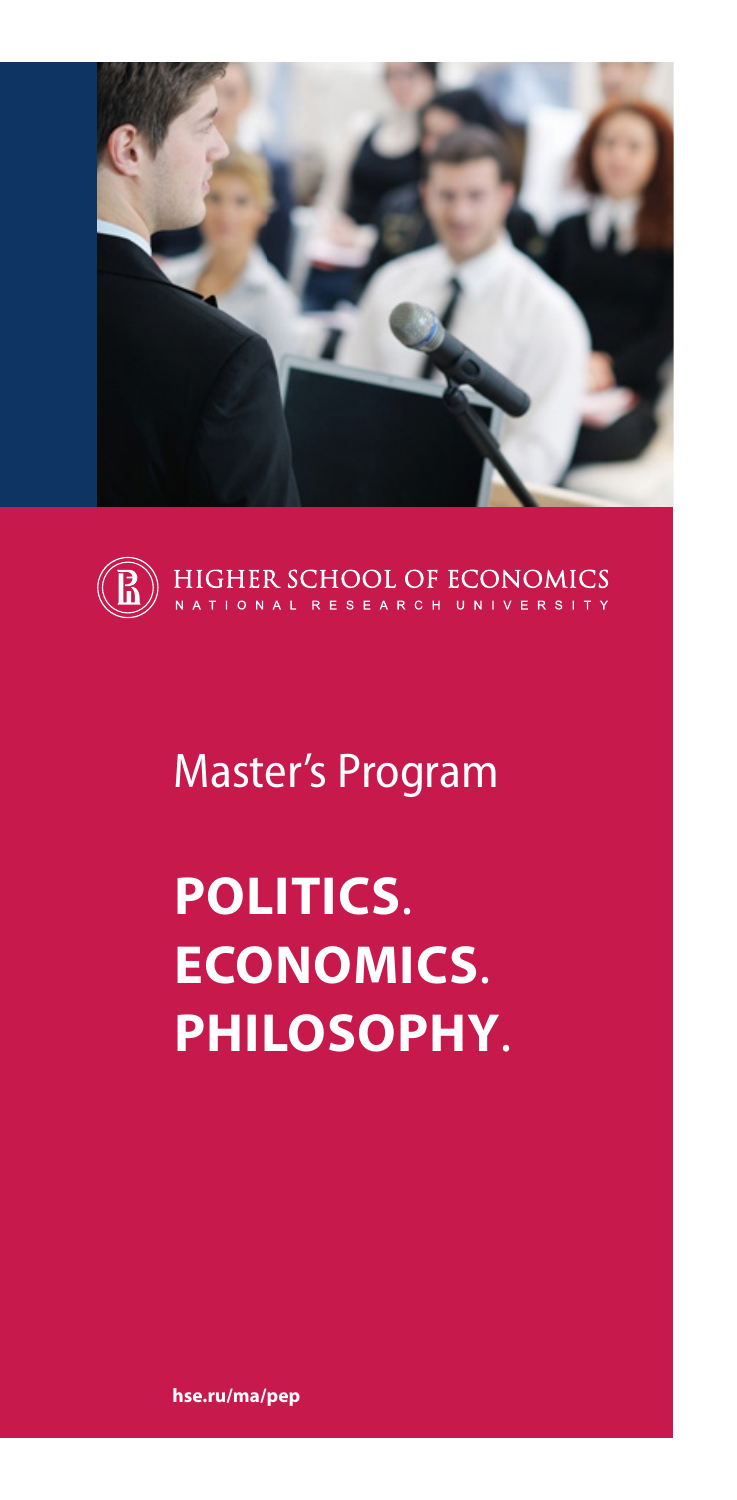### On PPE/PEP programmes

The first 'Philosophy, Politics, Economics'(PPE) programme at the undergraduate level was introduced at Oxford in the 1920s as an update of classical educational programmes called 'the Classics' or 'the Greats', which were well known for their emphasis on ancient history, classical philosophy and languages. The PPE programme was presented as 'Modern Classics', or 'the Modern Greats', and was initially intended for young people seeking to enter the public service. For them, 'the Classics' were considered obsolete and unable to deliver the knowledge and skills necessary for public service in a modern state.

Oxford PPEs became an important source for replenishing British and international political elites. Among their notable graduates are the current UK prime minister David Cameron; the current leader of the opposition Ed Miliband; former UK premiers Harold Wilson and Edward Heath; the current Prime Minister of Australia Tony Abbott; outstanding political and military leaders from other countries, such as Zulfikar and Benazir Bhutto, Solomon Bandaranaike, Pedro Pablo Kuczynski, and Wesley Clark; as well as famous social thinkers, such as Isaiah Berlin, Roy Bhaskar, Guido Calabresi, and many influential journalists and business leaders.

Following the Oxford model, many universities in the UK have launched their own PPE programmes (*York, Warwick, Manchester, Lancaster, Durham etc.*). Likewise, some prestigious U.S. universities, such as Yale ('Ethics, Politics and Economics'), Carnegie Mellon and others have done the same. In recent years, this trend has spread to continental Europe, especially Germany (*Hamburg, Witten, Konstanz, etc.*), Italy (*LUISS, Rome*), and elsewhere: *China, Japan, Australia, South Africa, Israel, Turkey*, etc.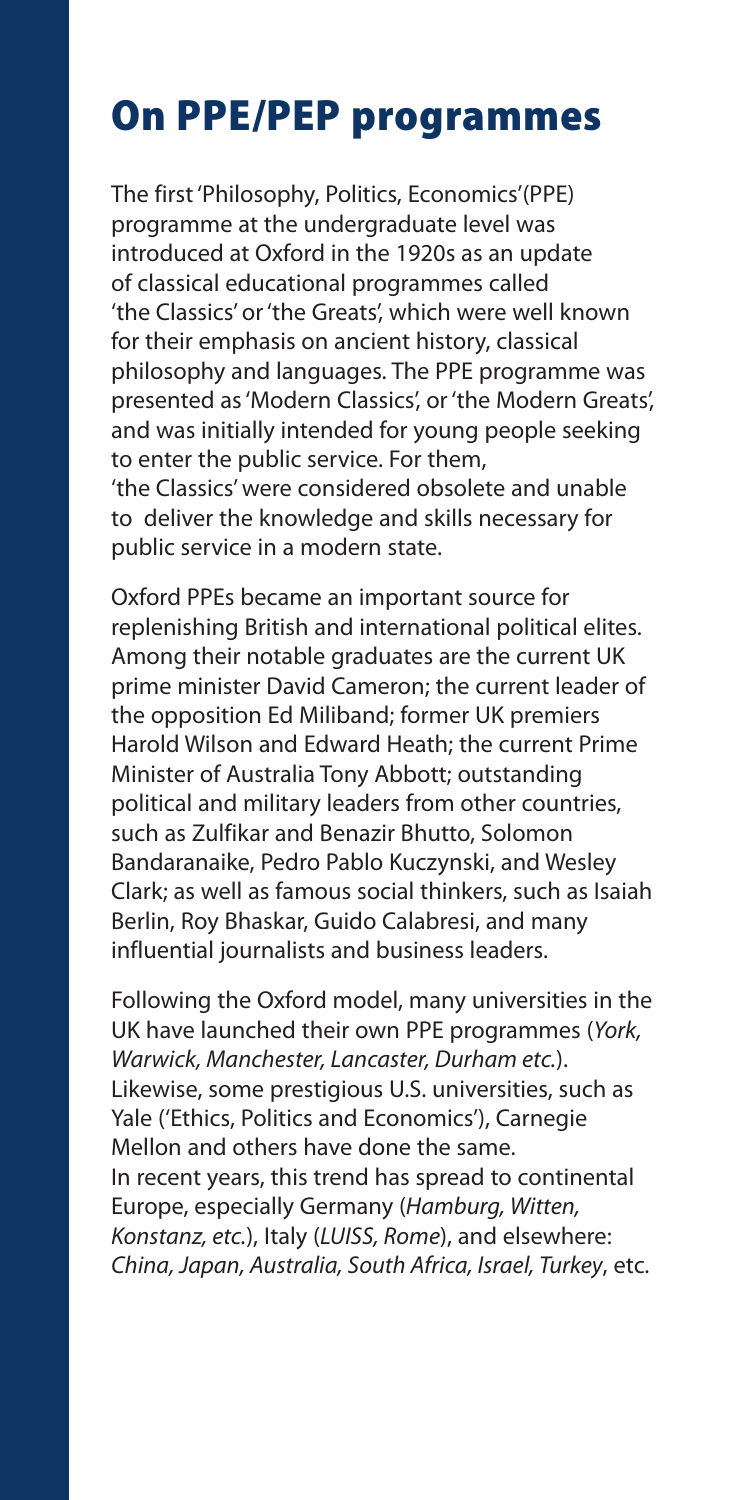In the UK, Master's programmes of the PPE/PEP ("Politics-Economics-Philosophy") type are currently offered at the London School of Economics and University College London, as well as the Universities of York, Essex, Edinburgh another others; in Germany at Witten/Herdecke and Bayreuth Universities in Hamburg; in the Netherlands at Erasmus (Rotterdam) and Leiden Universities; and in Switzerland at Bern and Basel Universities. In the U.S., a similar programme has opened at Duke University. Holding the seventh (1st in the UK) position in The Times Higher Education 100 Under 50 world ranking, i.e. among "younger" universities under 50, York University plays a leading role among PPE Master's programmes.

PPE/PEP programmes provide advanced training in the core disciplines of political science, economics and philosophy, enriching opportunities for its graduates to choose educational and professional tracks in the future and preparing them for jobs requiring a broad outlook and the ability to work in an interdisciplinary environment. The qualities and skills of PPE graduates are needed in such fields as political and socio-economic forecasting, analytical support for policy decisionmaking, institutional design, assessment of new social phenomena in emerging knowledge-based societies and new trends in the social sciences.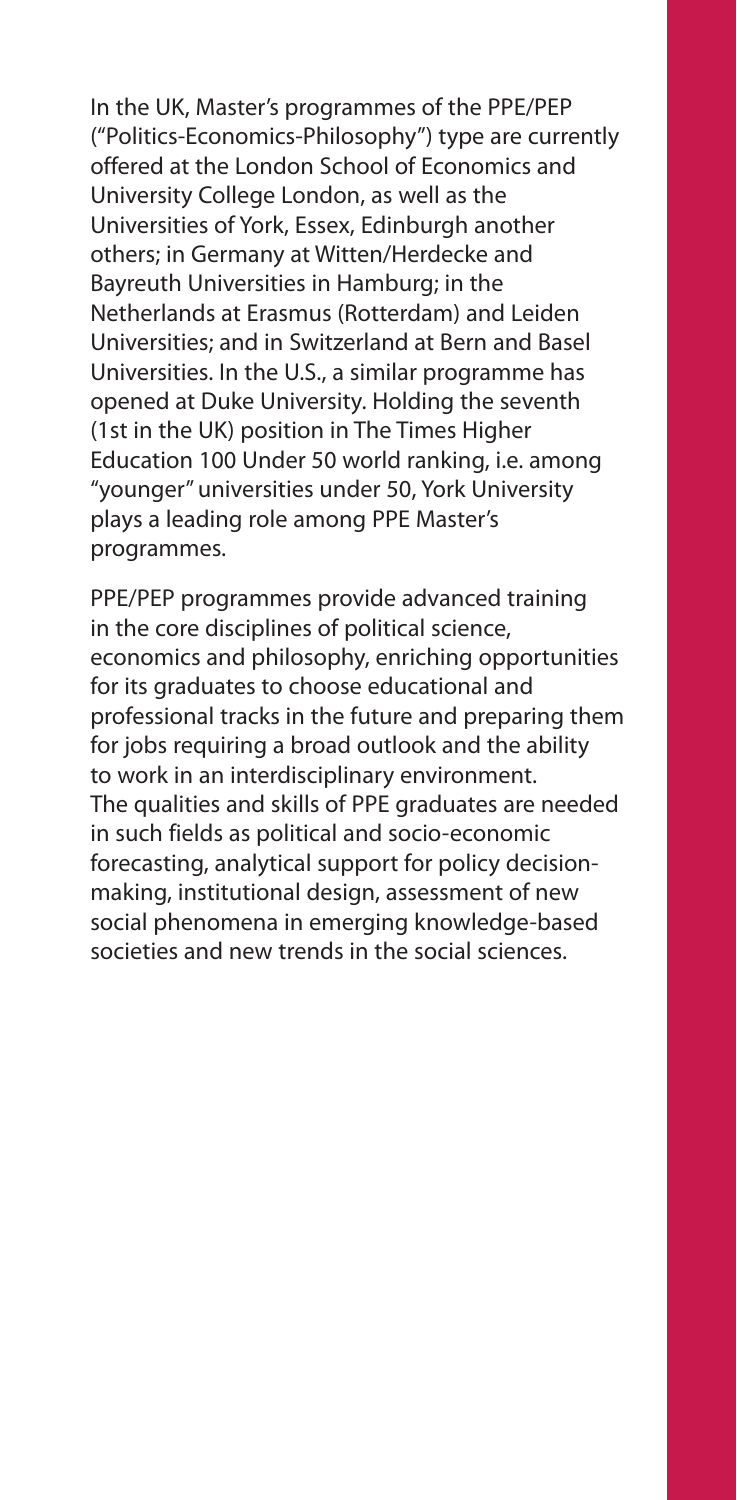### **Courses**

### **Adaptation courses (2 of 3):**

- **Basics of Political Science**
- **Basics of Economics**<br>**B** Mathematics
- 

# - Mathematics **Core courses:**

- 
- Contemporary Political Science<br>■ Theory & Methodology in Politi - Theory & Methodology in Political Science and Economics
- 
- **Notal Extellectual History**<br>Data Analysis in the **Data Analysis in the Social Sciences**<br>**Special courses:**

#### **Special courses:**

- **Economics** 
	- Comparative Economic Systems
	- State and Economy
	- Global Governance and Strategies of Economic Development
- **Politics** 
	- Social Change
	- Institutions and Practices in Russian Politics: Comparative Analysis
	- Regional Studies in Comparative Perspective: Russia & the World
- **Philosophy** 
	- Political Ethics and Social Justice
	- Contemporary Analytical Philosophy
	- Philosophy of New Social Movements
- 
- Research tools Political Forecasting and Risk Analysis
- Interdisciplinary research seminar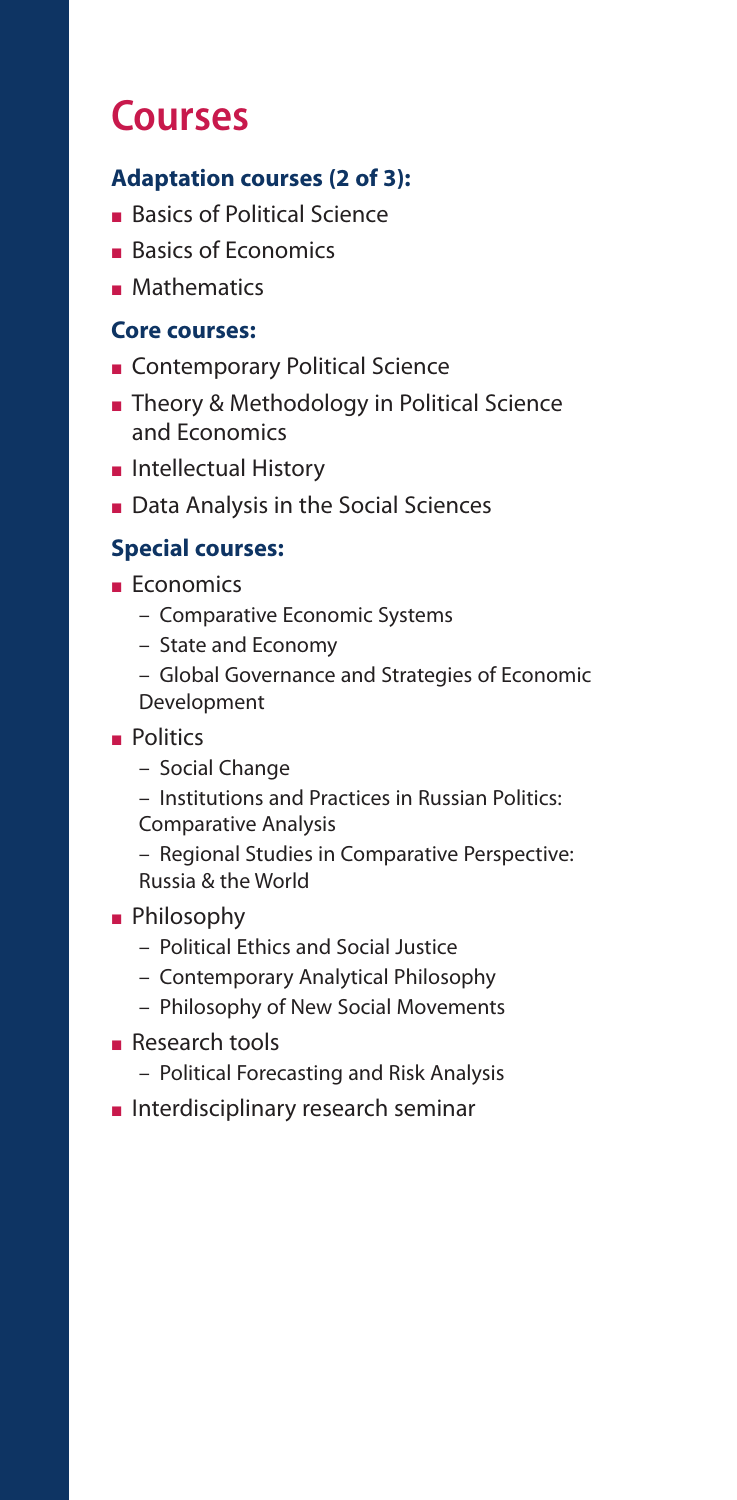# **Faculty**

- Tenured professor **Vladimir Avtonomov**, HSE, Faculty of Economics
- Tenured professor **Oleg Ananyin**, HSE, Faculty of Economics
- Tenured professor **Alexander Filippov**, HSE, Faculty of Humanities
- Tenured professor **Leonid Grigoriev**, HSE, Faculty of International Relations
- Tenured professor **Michael Ilyin**, HSE, Faculty of Social Sciences
- **Example 3 Tenured professor Svetlana Seregina,<br>HSE, Faculty of Economics<br>Professor Andrey Melville,** HSE, Faculty of Economics
- Professor **Andrey Melville**, HSE, Faculty of Social Sciences, Dean
- Professor **Andrey Ahremenko**, HSE, Faculty of Social Sciences
- Professor **Boris Kashnikov**, HSE, Faculty of Humanities
- **Example Frofessor Polina Kruchkova,<br>HSE, Faculty of Economics<br><b>Example Frofessor Boris Makarenko**, HSE, Faculty of Economics
- Professor **Boris Makarenko**, Center of Political Technologies, Chairman
- Professor **Natalia Makasheva,** HSE, Faculty of Economics
- Professor **Leonid Polishchuk,** HSE, Faculty of Economics
- Professor **Georgy Satarov**, Foundation "INDEM", President
- Assistant professor **Georgy Chernavin**, PhD, HSE, Faculty of Humanities
- Assistant professor **Alexander Karpov**, HSE, Faculty of Economics
- Assistant professor **Аrtemy Magun**, European University, Saint-Petersburg
- Assistant professor **Michael Mironiuk**, HSE, Faculty of Social Sciences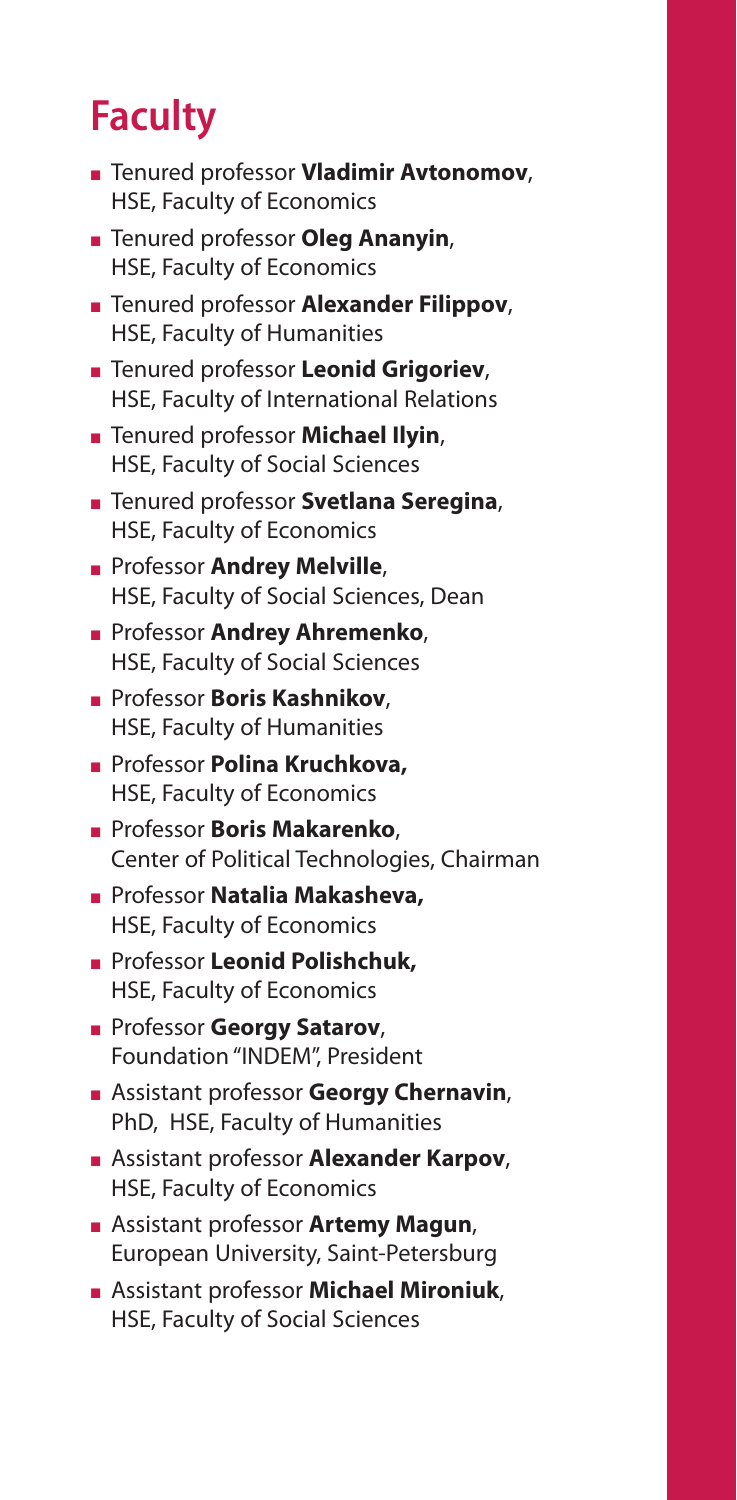### **Partners**

The 'Politics. Economics. Philosophy' Master's programme positions itself as a part of the emerging international university network of PPE/ PEP programmes. Participation in such a network is intended to facilitate student and teacher exchanges, internship programmes, etc. Opportunities for student exchanges are already available under the partnership agreement between the Higher School of Economics and Witten/Herdecke University in Germany.

### **What jobs for graduates?**

The most immediate field where graduates can apply their skills is that of political expertise and organization: analytical support for decision-making in governmental agencies, political parties, NGOs and businesses. Another option is think tanks and research centres, especially those that are focused on interdisciplinary problems of institutional reform and social policy. Extended training of graduates allows them to prepare and initiate strategic decisions and take a leading role in their implementation, thus making them competitive for key positions where joint competences from politics, economics and philosophy are most relevant.

### **Contacts**

**Prof. Oleg Ananyin** *(ananyin@hse.ru)*

**Prof. Michael Ilyin** *(milyin@hse.ru)*

**Irina Mossakovskaya**, program manager *(imossakovskaya@hse.ru)*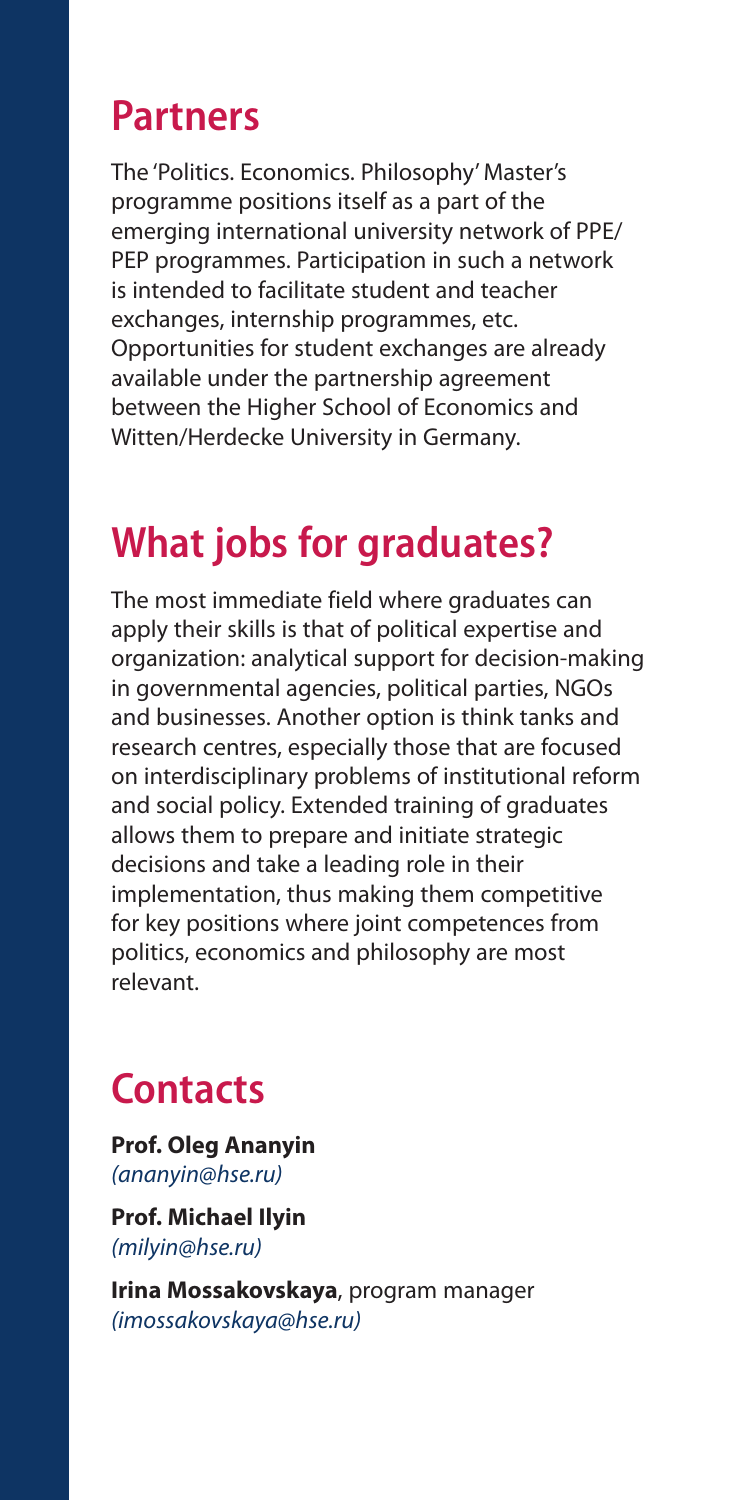# **PEP at the Higher School of Economics in Moscow**

The Master's programme is lead by a unified 'troika' of disciplines: political science, economics and philosophy. This is no coincidence. Along with the trend towards deeper specialization and pragmatism strongly represented in current higher education systems, the opposite countervailing trend towards knowledge integration is no less evident and tends to strengthen over time. This trend is fuelled by the understanding that important breakthroughs in the social sciences and humanities are often achieved at interdisciplinary crossings, and that divided disciplinary knowledge is unfit to face most challenges presented by the contemporary world. Demand for specialists capable of strategic thinking, prepared to cope with complex problems, and trained to work within interdisciplinary and/or international teams is becoming more and more imperative. A widening network of the programmes developing the pattern and purpose of Oxford PPEs 'Philosophy, Politics and Economics', or alternatively 'Politics, Economics and Philosophy' is an educational response to such social demand.

This very approach is at the basis of the **new innovative interdisciplinary Master's program "Politics. Economics. Philosophy" (PEP)** launched at the National Research University "Higher School of Economics" in Moscow:

- **Area of study** 41.04.04. Political Science
- **Degree** Master of Political Science
- **Language** English
- 
- **Location** Moscow - **Duration and mode of study** – 2-year full-time programme
- **Tuition waivers** State-funded places (for citizens) and waiver options (for foreigners) are available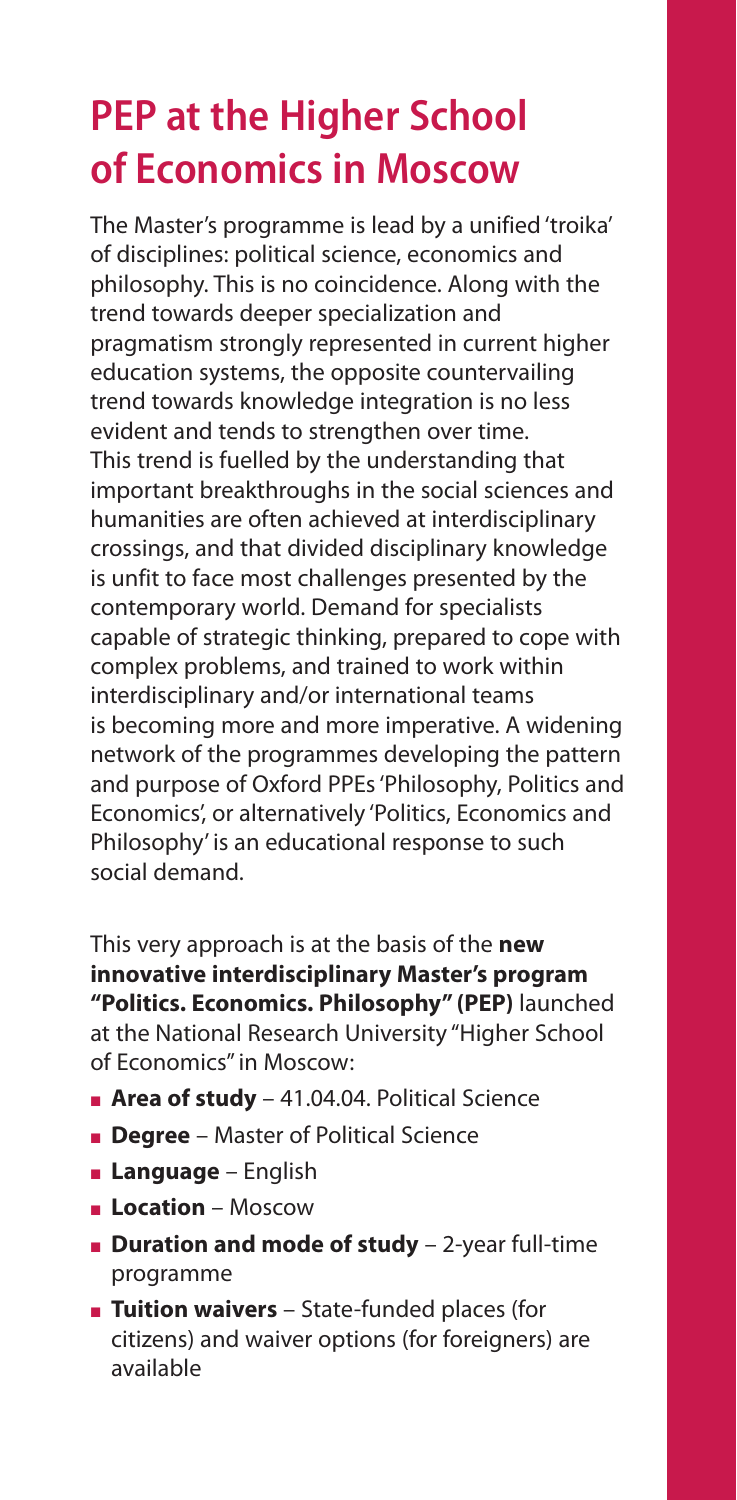#### **Entry opportunities:**

- $\blacksquare$  through the HSE Olympiad for students and graduates (for the winners)
- through entry procedures including: – a pass/fail exam in English (or language proficiency certificate)
	- portfolio-based admission

# **Academic Council**

Interdisciplinary nature of the PEP program is granted by its faculty recruited from four leading departments of the National Research University "Higher School of Economics": **School of Political Science, Faculty of Economics, School of Philosophy, and School of World Economy,** all represented in the Academic Council of the program:

### **Oleg Ananyin,**

tenured professor, Department of Theoretical Economics, Head of the program, Member of the Council of the *"European Society of the History of Economic Thought"* (ESHET) and of the editorial board of *"SCEME Studies in Economic Methodology series*" (Pickering & Chatto).

### **Michael Ilyin,**

tenured professor, School of Political Science, Head of the PhD school in politics, Vice-President of *"International Political Science association"* (IPSA) in 2012-2014, Co-Editor of *"World Political Science Review"*, President of the *"Russian association of Political Science"* (1997-2001).

#### **Vladimir Avtonomov,**

tenured professor, Department of Theoretical Economics, Chairmen of the Scientific council at the Faculty of Economics, Corresponding member of the Russian academy of sciences, chief researcher of IMEMO, Russian Academy of Sciences.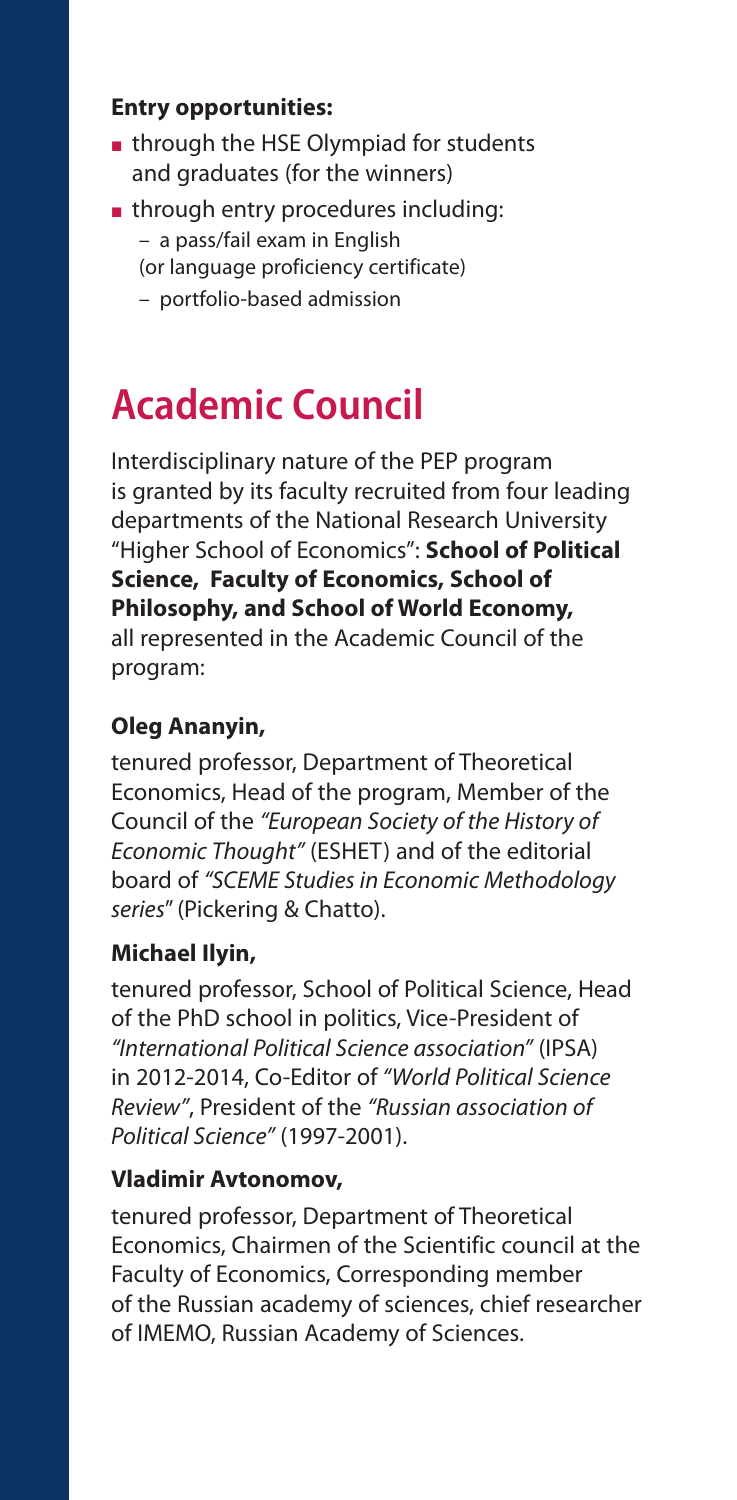### **Alexander Filippov,**

tenured professor, School of Philosophy, Head of the Centre of Fundamental Sociology, Editor-inchief of the journal *"Социологическое обозрение"* (*"Sociological review"*).

### **Leonid Grigoriev,**

tenured professor, Head of the School of World Economy, Chief adviser of the Analytical Centre of the Russian government, Deputy Minister of Finance of Russian Federation (1992-93)

### **Andrey Melville,**

professor, Dean of the Faculty of Social Sciences, Honorary scientific worker of Russia, Member of *"World International Studies Committee",* and of the editorial boards of *"American Political Science Review"* and *"Journal of International Relations and Development"*, Professor in the *"Stanford Overseas Program"* (2005-2007).

### **The outline of the programme**

The mission of our PEP programme is to provide an opportunity for a cohort of bright, ambitious and motivated students to master two basic areas – economics and political science – as well as to broaden their philosophical outlook, develop critical thinking and social communication skills, and enhance their social and academic capital.

The PEP programme in designed for those graduates of undergraduate programmes of participating faculties at HSE and other leading universities who aspire to strengthen their intellectual capacity and acquire additional skills, or to master new professional and career tracks. It is intended to provide new opportunities for the most talented young people motivated to absorb new ideas, tools, and techniques developed in the social sciences. It is open either to the graduates with a solid background in quantitative methods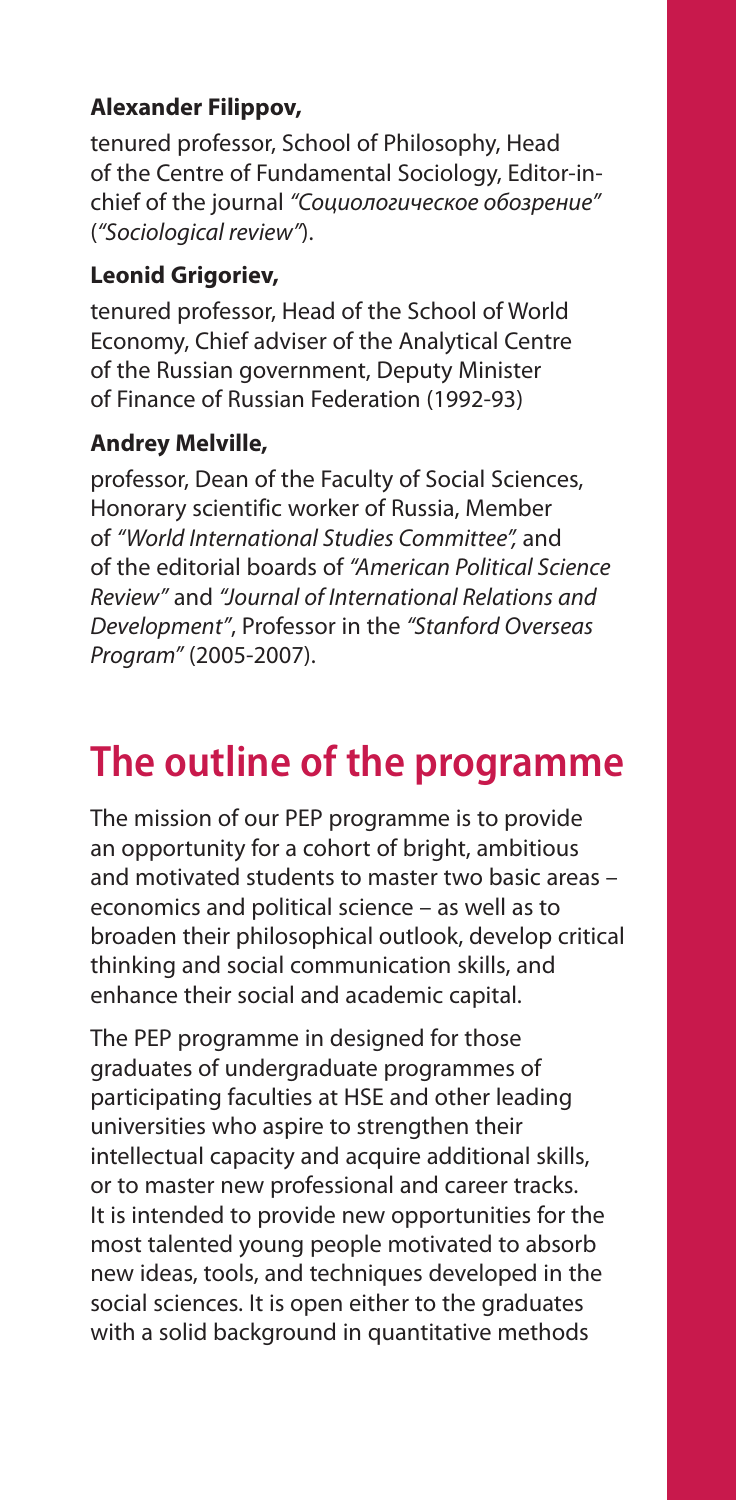(mathematics, econometrics, computer modelling, etc.) striving to apply them to the most pressing social and economic problems, as well as to young philosophers and social theorists concerned with gaps and controversies in contemporary social sciences.

#### **The programme offers two professional career tracks for its students:**

- Experts and consultants in the field of strategic decision-making in either public bodies or nongovernmental organizations (government, ministries, political parties, PR agencies, business analytical centres, NGOs, etc.)
- Analysts, researchers and teachers in academia who are motivated to continue their studies in PhD programmes at leading universities in Russia and abroad.

# **What is the target group of the programme?**

The PEP programme is designed for people who are not satisfied with too narrow specialization in their undergraduate training and who are ambitious enough to expect more from their future. We are looking for bright graduates from leading Russian and foreign universities with wide interests who are ready to be at the forefront of events, either in politics or social sciences. We welcome – among others – graduates from undergraduate programmes of participating faculties at the Higher School of Economics aspiring to strengthen their intellectual outlook and capacity, acquire additional skills, or master new professional and career tracks. The programme is also open to those with a solid background in quantitative methods (mathematics, econometrics, computer modelling, etc) who wish to apply them to the most pressing social and economic problems, and to young philosophers and social theorists concerned with the gaps and controversies in contemporary social science.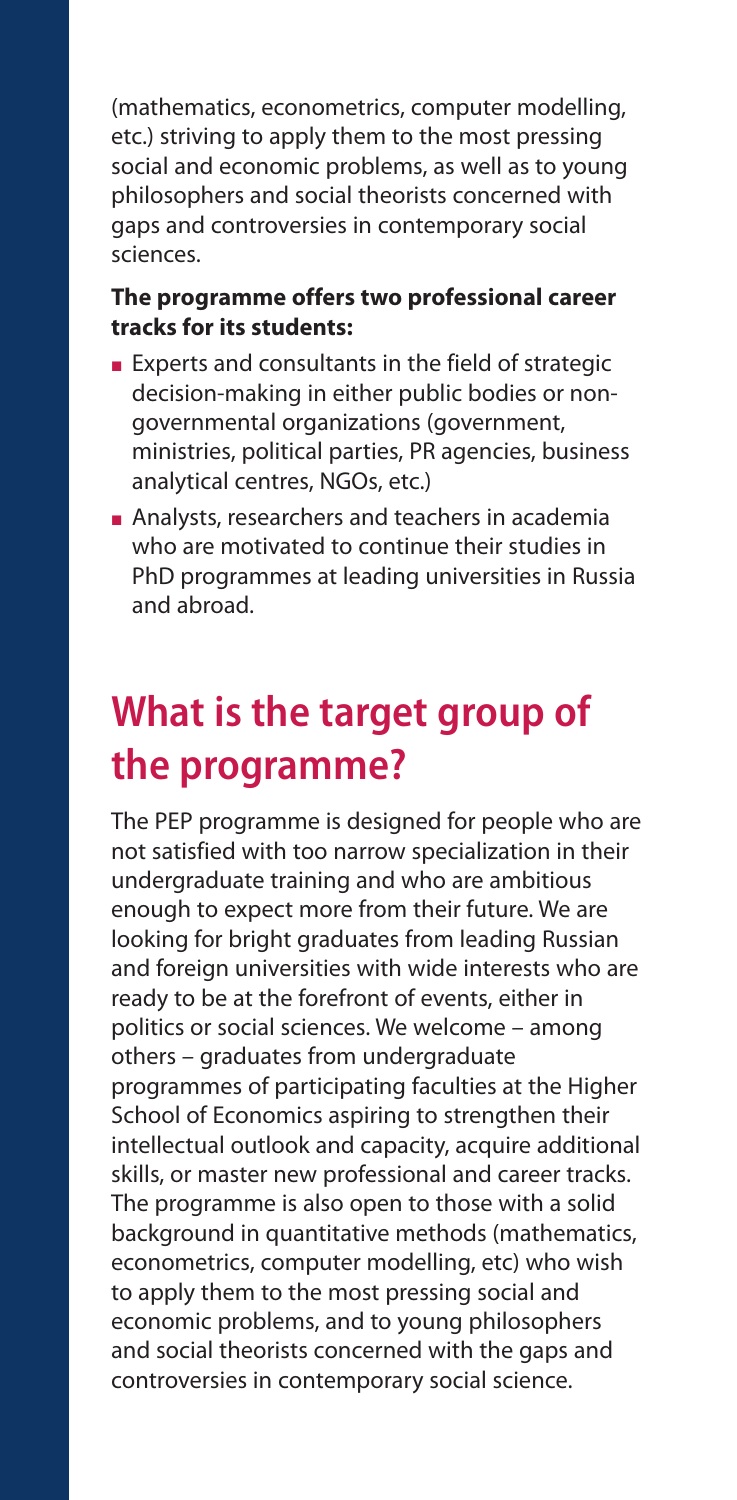# **Uniqueness and the advantages of the programme**

The PEP programme is designed to master tools that address not only standard tasks characteristic of most social science programmes, but also the approaches applied in the goal-setting activities, implying analyses of values and harmonizing interests in social and economic classes or groups.

Graduates of the PEP Master's programme acquire knowledge and skills to govern social processes, i.e., to design and implement strategic political projects beyond or 'above' routine management. Their potential can be applied in strategic planning, political forecasting and programming, and modelling political and social processes. Their professional capacity is based not only upon specific analytical methods (which is an essential prerequisite), but also on their broad intellectual outlook and comprehensive understanding of social processes. This is achieved through philosophical courses, training in critical thinking and social communication, and interdisciplinary cooperation. Due to these qualities they can count on professional and career advancement that allows them to achieve leading positions in political structures and business corporations.

When choosing an academic career, PEP graduates will have a comparative advantage in the research fields at the intersection of scientific disciplines where deep knowledge of philosophy and methodology of science is a crucial prerequisite. It is these very fields from which new scientific ideas usually originate and where the most pressing problems of contemporary societies can be reasonably tackled and resolved.